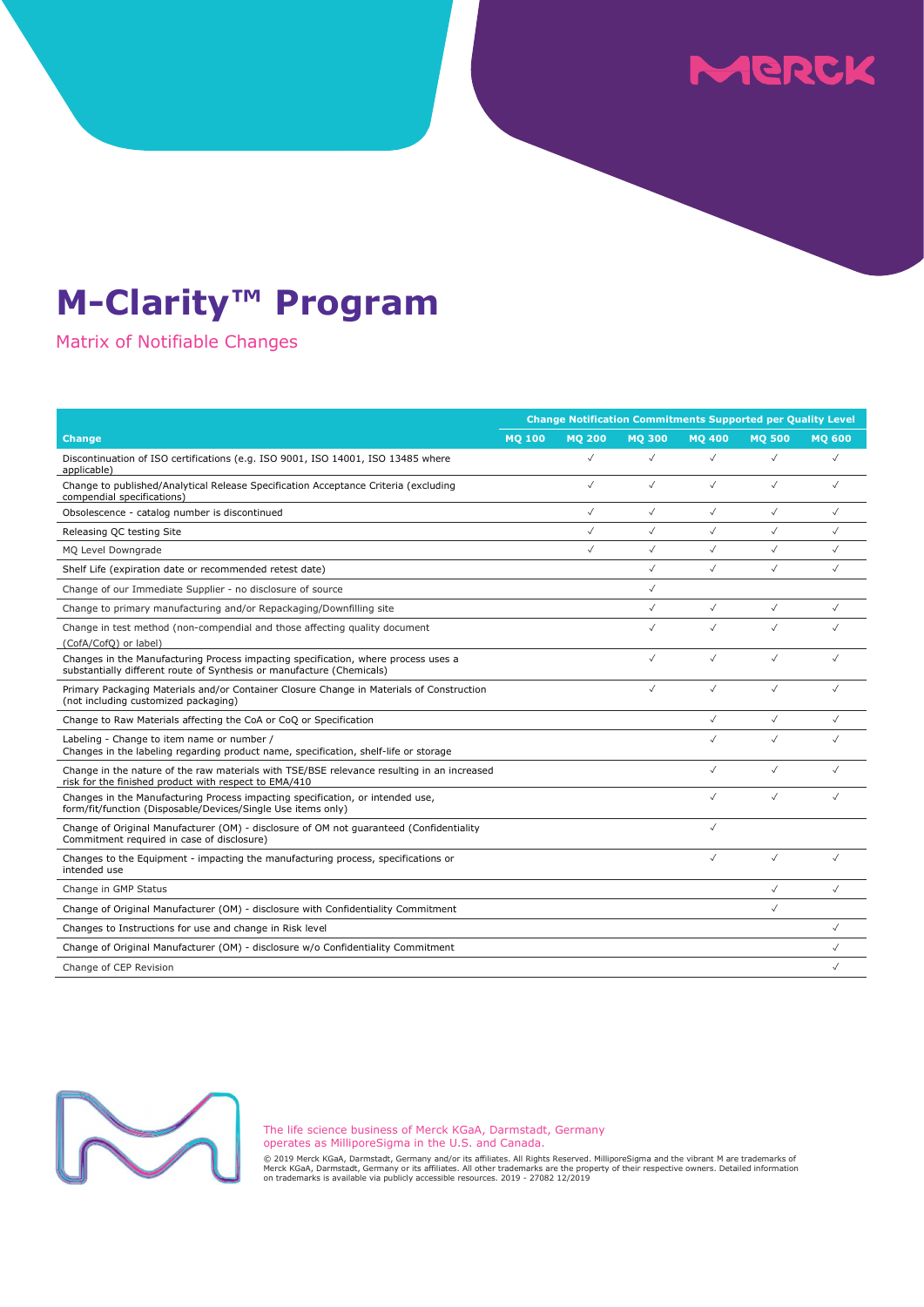# **SICRAY**

### **M-Clarity™ Program**

#### Notifiable Change Table

According to our M-Clarity program products with different MQ levels get a different extent of change notification. This table provides a detailed description of each notifiable change type of the M-Clarity change type matrix.

This table is not intended to be exclusive. A change team can determine whether a change is notifiable outside of the tables as determined by a risk assessment.

All change types relate exclusively to the finished product.

| <b>Change</b>                                                                                                                                                  | <b>Extended Description</b>                                                                                                                                                                                                                                                                                                  |  |  |  |  |
|----------------------------------------------------------------------------------------------------------------------------------------------------------------|------------------------------------------------------------------------------------------------------------------------------------------------------------------------------------------------------------------------------------------------------------------------------------------------------------------------------|--|--|--|--|
| Discontinuation of ISO certifications (e. g. ISO<br>9001, ISO 14001, ISO 13485 where applicable)                                                               | Our company will notify on discontinuation of certifications relevant for the contracted<br>items.                                                                                                                                                                                                                           |  |  |  |  |
| Change to published/Analytical Release<br>Specification Acceptance Criteria (excluding<br>compendial specifications)                                           | Changes visible in the list of specified tests. Limits or test definitions incl. adding or<br>discontinuing a test. In accordance with IPEC guide changes based on revisions of<br>pharmacopoeial monographs are not notifiable.                                                                                             |  |  |  |  |
|                                                                                                                                                                | Definition "Compendial Change":                                                                                                                                                                                                                                                                                              |  |  |  |  |
|                                                                                                                                                                | A change is only a "Compendial Change" when the change is explicitly following the change<br>of compendial requirements (e. g. USP, Ph. Eur., ACS, E-Norm, FCC).                                                                                                                                                             |  |  |  |  |
|                                                                                                                                                                | Examples:                                                                                                                                                                                                                                                                                                                    |  |  |  |  |
|                                                                                                                                                                | Typically, compendial changes are changes to the specification when the substance<br>monograph of the referenced compendium is broadened, tightened, introduced, or deleted.                                                                                                                                                 |  |  |  |  |
|                                                                                                                                                                | An analytical method is revised, and we are implementing the required analytical method.                                                                                                                                                                                                                                     |  |  |  |  |
| Obsolescence - catalog number is discontinued                                                                                                                  | Our Company only notifies, if an item number is not offered any more. Discontinuation of<br>individual pack sizes are very frequent and are not notifiable.                                                                                                                                                                  |  |  |  |  |
| Releasing QC Testing Site                                                                                                                                      | Change to the site that is responsible for the release of a product. Individual tests may be<br>performed in other locations.                                                                                                                                                                                                |  |  |  |  |
| MQ Level Downgrade                                                                                                                                             | MQ-Level downgrade means a reduction of service and Quality Attributes. Therefore, it is<br>considered notifiable.                                                                                                                                                                                                           |  |  |  |  |
| Shelf Life (expiration date or recommended retest date)                                                                                                        | Changes in shelf life or recommended retest date are considered notifiable.                                                                                                                                                                                                                                                  |  |  |  |  |
| Change of our immediate supplier - no disclosure<br>of the source                                                                                              | Our company will notify on the change of our supplier independent of the Original<br>Manufacturer. The supplier may be identical to the manufacturer or it may be a distributor.<br>The original manufacturer will not be disclosed at this MQ level. This change is often quoted<br>as "vendor change".                     |  |  |  |  |
| Change to the primary manufacturing and/or<br>Repackaging/Down-filling site                                                                                    | For some products more than one manufacturing/ repackaging/ down-filling site may exist. For<br>technical reasons, ERP Systems hold one of the sites as the leading site. It is regarded notifiable<br>if the leading site is changing. The process type repackaging includes handling of third party<br>manufactured goods. |  |  |  |  |
| Change in test method (non-compendial and those<br>affecting quality documents (CoA/CoQ or label))                                                             | Our company considers a change of test method as a change in the underlying technique<br>(wet chemistry to chromatography, TLC to HPLC, etc.). Adaptations within the methodology<br>(amount of solvents etc.) are not notifiable. Compendial changes (see above) are not<br>notifiable.                                     |  |  |  |  |
| Changes in the Manufacturing Process impacting<br>specification, where process uses a substantially<br>different route of synthesis or manufacture (Chemicals) | Notifiable if the change is to the limits or the required release tests, or of the chemical<br>reaction is changed. Also, notifiable if change from batch to continuous processes or vice<br>versa.                                                                                                                          |  |  |  |  |
| Primary Packaging Materials and/or Container<br>Closure Change in Materials of Construction (not<br>including customized packaging)                            | Change to the chemical nature of the material in contact with the product or a change to<br>the nature of the tamper evident seal.                                                                                                                                                                                           |  |  |  |  |